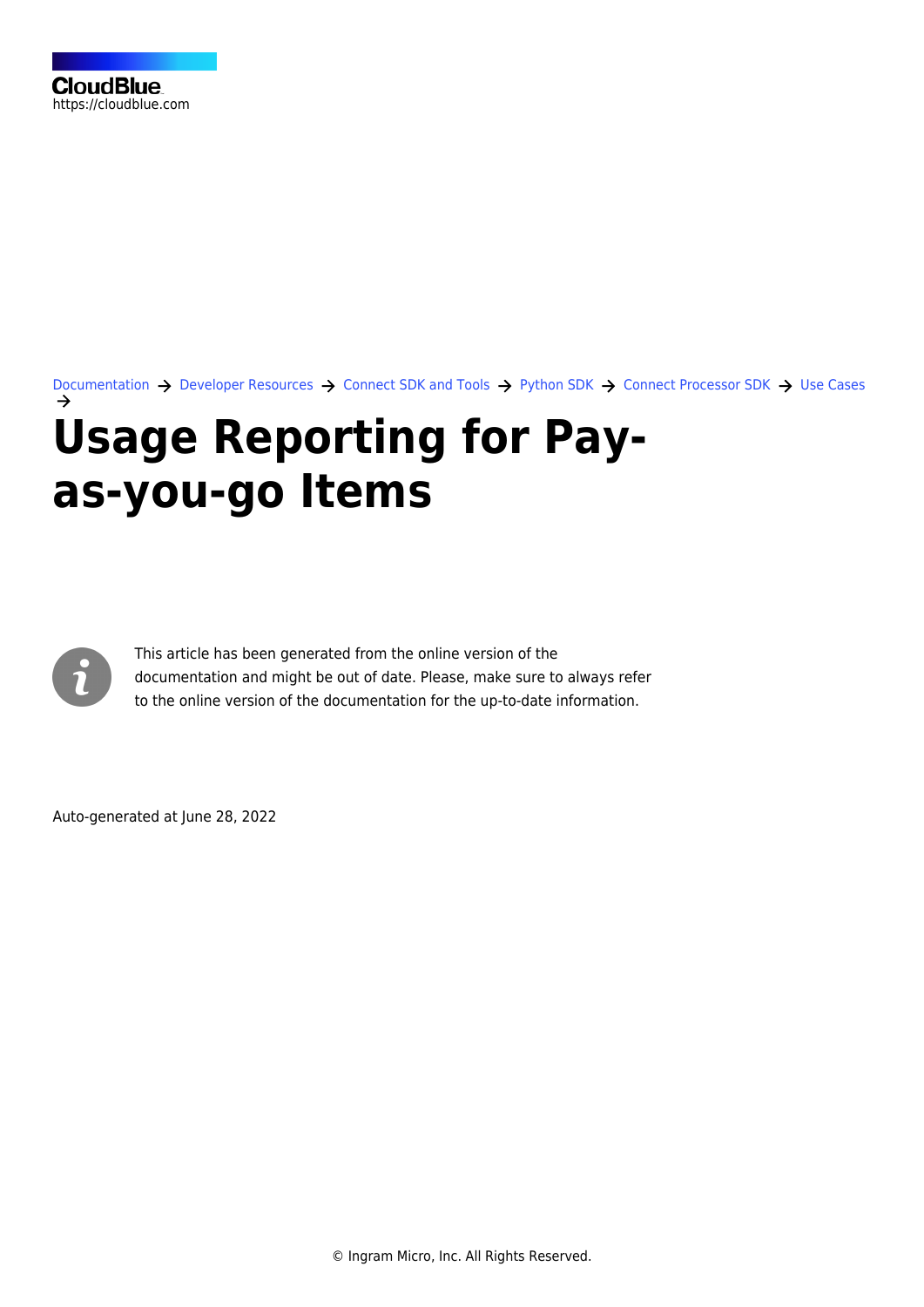#### **Overview**

Enable the Pay-As-You-Go capability to implement the corresponding system and report subscription usage data to your Providers via the CloudBlue Connect platform.

The following instructions showcase how to configure the Processor and implement the **QT** (quantity schema) usage reporting for your specified pay-as-you-go (PAYG) items. The quantity schema enables Vendors to report quantity of consumed items. In general, Vendors generate these usage reports and submit them to Providers via the **Usage** module of the Connect platform once a month. However, Vendors can also deploy the Processor to generate such reports from their systems.

The Vendors API allows generating the QT-based usage reports that includes configured PAYG items. Therefore, the Processor can provide monthly reports for each of your products and for each of your distribution contracts. Furthermore, the Processor can submit these reports for corresponding Providers.

## **Prerequisites**

Before following the provided use case, make sure that all of these prerequisites are met:

- The [Pay-as-you-go](https://connect.cloudblue.com/community/modules/products/capabilities/#Pay-as-you-go) capability [QT reporting schema](https://connect.cloudblue.com/community/modules/products/capabilities/#Reporting_Schemas) and are enabled.
- Your [product](https://connect.cloudblue.com/community/modules/products/) with [PAYG items](https://connect.cloudblue.com/community/modules/products/items/pay-as-you-go-items/) is defined on the Connect platform.
- The [Processor SDK Template](https://connect.cloudblue.com/community/sdk/connect-processor-sdk/processor-template/) is successfully deployed.
- Your deployed Processor is [properly configured.](https://connect.cloudblue.com/community/sdk/connect-processor-sdk/configuration/)
- [Vendor API configuration](https://connect.cloudblue.com/community/sdk/connect-processor-sdk/configuration/#Connection_configuration) is presented.
- At least one subscription (for a product with PAYG items) that was in the Active state last month.
- Subscription usage data that is available by using Vendor API.

#### **Usage Report Files**

Usage report files generated via the Processor will be stored within the Usage management module of the Connect platform. This module allows submitting usage report files to Providers. Once a Provider receives a generated usage report file, this Provider can accept or reject it. Follow the instructions below to enable usage report files creation on the CloudBlue Connect platform.

#### **Edit Capabilities**

Before generating a usage report file, make sure that the **Pay-as-you-go** capability and your selected **reporting schema** are enabled.

Proceed to the **Capability** tab from the **General** section of your product profile page. Thereafter, click the **Edit** button to switch on required capability and reporting schema.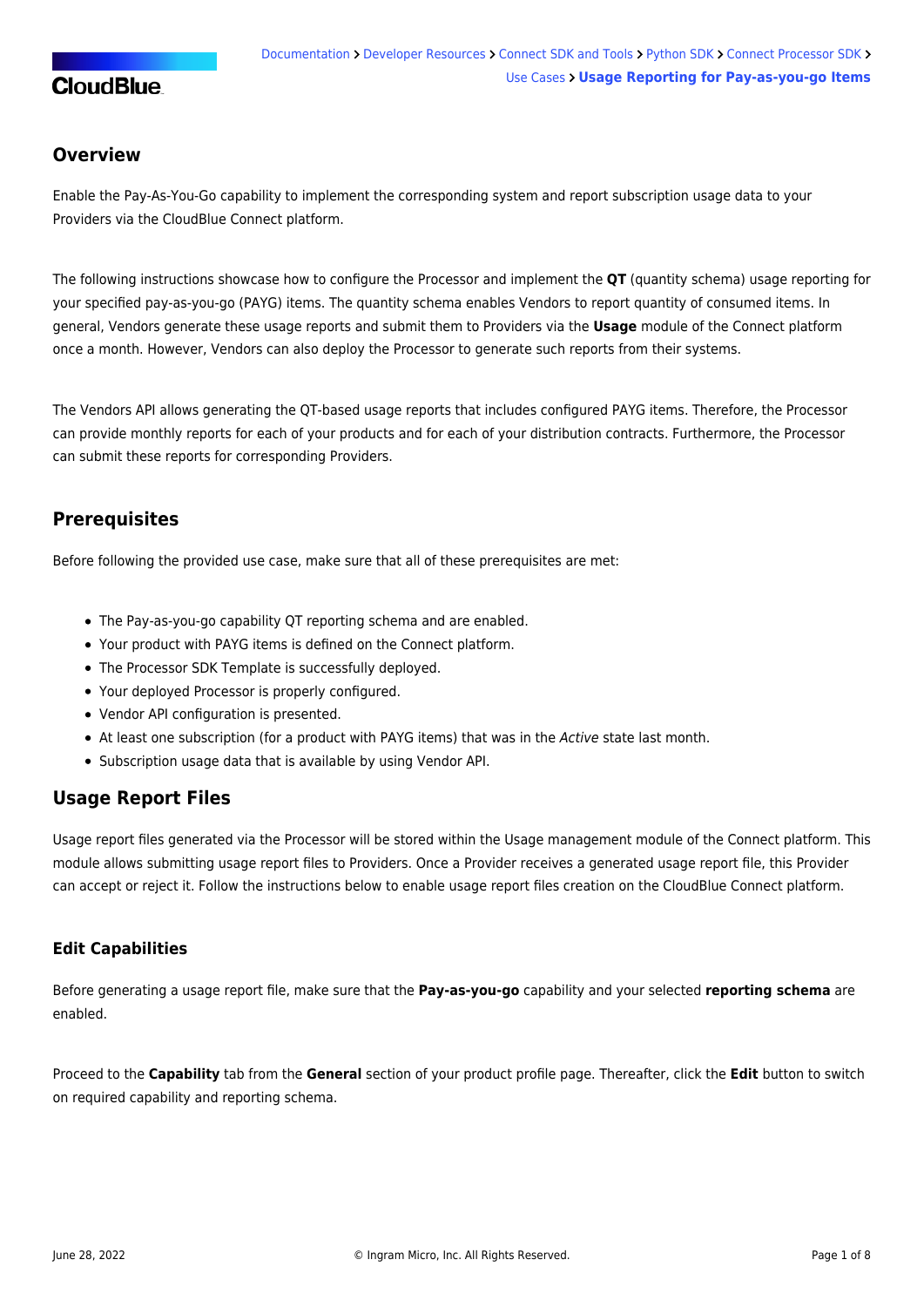$\overline{\phantom{a}}$ 

| <b>CloudBlue</b>                                                                                                                                |                           | $\blacksquare$ Products $\vee$    |                                                                                                                                                                                                                                                             |                | @ HELP |               | <b>Front Street Inc</b><br>Vendor · Robert Balboa |          |
|-------------------------------------------------------------------------------------------------------------------------------------------------|---------------------------|-----------------------------------|-------------------------------------------------------------------------------------------------------------------------------------------------------------------------------------------------------------------------------------------------------------|----------------|--------|---------------|---------------------------------------------------|----------|
|                                                                                                                                                 |                           | Product information @             |                                                                                                                                                                                                                                                             |                |        |               |                                                   | $\vdots$ |
| Master version $\sim$                                                                                                                           | Tutorial Product -        |                                   | Tutorial Product Published / EDIT<br>PRD-382-460-388<br>Customer Management                                                                                                                                                                                 |                |        |               |                                                   |          |
| ⊟<br>÷                                                                                                                                          | General<br>Items          |                                   | The service directly enables service providers to add new revenue streams. This offering is a<br>comprehensive solution that enables service providers to expand their market share, automate, grow<br>recurring revenue, and increase customer stickiness. |                |        |               |                                                   |          |
|                                                                                                                                                 | Parameters                | OVERVIEW<br>MEDIA                 | CAPABILITIES                                                                                                                                                                                                                                                |                |        |               |                                                   |          |
|                                                                                                                                                 | Embedding                 |                                   |                                                                                                                                                                                                                                                             |                |        |               |                                                   |          |
|                                                                                                                                                 | Configuration<br>Versions | Administrative Hold               | Product supports Suspend & Resume actions for the given Subscription.                                                                                                                                                                                       | $\bullet$ off  |        | $\angle$ EDIT |                                                   |          |
| 這                                                                                                                                               |                           |                                   |                                                                                                                                                                                                                                                             |                |        |               |                                                   |          |
| ∰                                                                                                                                               | Localization<br>Preview   |                                   | Consumption reporting for Reservation Items<br>Product supports real-time reporting of consumption for the Reservation                                                                                                                                      | $\bullet$ Off  |        |               |                                                   |          |
|                                                                                                                                                 |                           | items.                            |                                                                                                                                                                                                                                                             |                |        |               |                                                   |          |
| Ś                                                                                                                                               | <b>Price Lists</b>        |                                   |                                                                                                                                                                                                                                                             |                |        |               |                                                   |          |
|                                                                                                                                                 | Offers                    |                                   | Dynamic Validation of the Draft Requests<br>Product supports real-time validation of the Request structure prior to the                                                                                                                                     | $\bullet$ Off  |        |               |                                                   |          |
|                                                                                                                                                 | Listings                  | request creation by the Commerce. |                                                                                                                                                                                                                                                             |                |        |               |                                                   |          |
| Front Street Inc<br>c۶<br><b>詮</b> Products<br>$\checkmark$<br><b>@</b> HELP<br>∰<br>$\checkmark$<br><b>CloudBlue</b><br>Vendor · Robert Balboa |                           |                                   |                                                                                                                                                                                                                                                             |                |        |               |                                                   |          |
|                                                                                                                                                 |                           | Product                           | <b>Edit capabilities</b><br>Product supports real-time validation of the Request structure prior to<br>the request creation by the Commerce.                                                                                                                | л              |        |               |                                                   | i        |
| Master version -                                                                                                                                | Tutorial Product -        |                                   | Dynamic Validation of the Inquiring Form<br>Product supports real-time validation of the Inquiring Form.                                                                                                                                                    | ≖              |        |               |                                                   |          |
|                                                                                                                                                 | General                   | The service<br>comprehens         |                                                                                                                                                                                                                                                             |                |        |               |                                                   |          |
| ÷                                                                                                                                               | <b>Items</b>              | recurring rev                     | Pay-as-you-go                                                                                                                                                                                                                                               |                |        |               |                                                   |          |
|                                                                                                                                                 | Parameters                | <b>OVERVIEW</b>                   | Product has pay-as-you-go capability, where the Vendor is required to<br>periodically submit Usage Files to the Provider.                                                                                                                                   |                |        |               |                                                   |          |
|                                                                                                                                                 | <b>Embedding</b>          |                                   | Dynamic Items                                                                                                                                                                                                                                               |                |        |               |                                                   |          |
|                                                                                                                                                 | Configuration             | <b>Admini</b>                     | Product reports dynamic items in the Usage File, i.e. the ones that<br>were not pre-declared in the Product Definition                                                                                                                                      | $\Box$         |        | $/$ EDIT      |                                                   |          |
| 這                                                                                                                                               | Versions                  | Product                           |                                                                                                                                                                                                                                                             |                |        |               |                                                   |          |
| ⊕                                                                                                                                               | Localization              | Consun                            | Future Charges<br>Product can generate usage reports with charges assigned to<br>future dates.                                                                                                                                                              | $\blacksquare$ |        |               |                                                   |          |
|                                                                                                                                                 | <b>Preview</b>            | Product<br>items.                 |                                                                                                                                                                                                                                                             |                |        |               |                                                   |          |
| Š                                                                                                                                               | <b>Price Lists</b>        |                                   | <b>Predictive Estimates</b>                                                                                                                                                                                                                                 |                |        |               |                                                   |          |
|                                                                                                                                                 | <b>Offers</b>             | Dynami<br>Product                 | CANCEL                                                                                                                                                                                                                                                      | SAVE           |        |               |                                                   |          |
|                                                                                                                                                 | Listings                  | request creation by the Commerce. |                                                                                                                                                                                                                                                             |                |        |               |                                                   |          |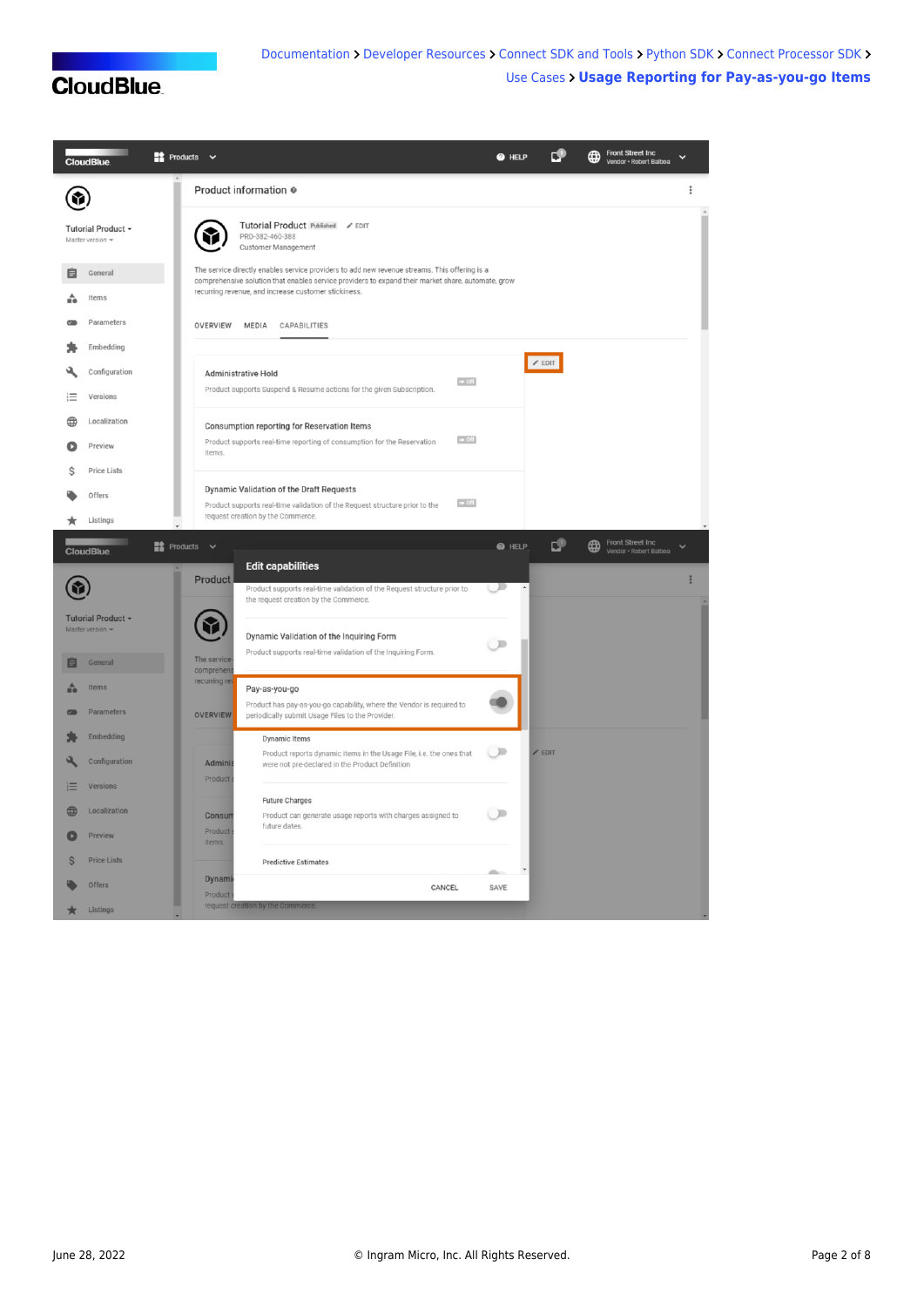

Note that the **QT reporting schema** should be enabled.

#### **Pay-as-you-go Items**

Next, this scenario requires to create and configure PAYG items.

Proceed to the **Items** section from your product profile page and switch to the **Pay As You Go** tab.

Thereafter, click the **Create Item** button to specify your PAYG items on the Connect platform.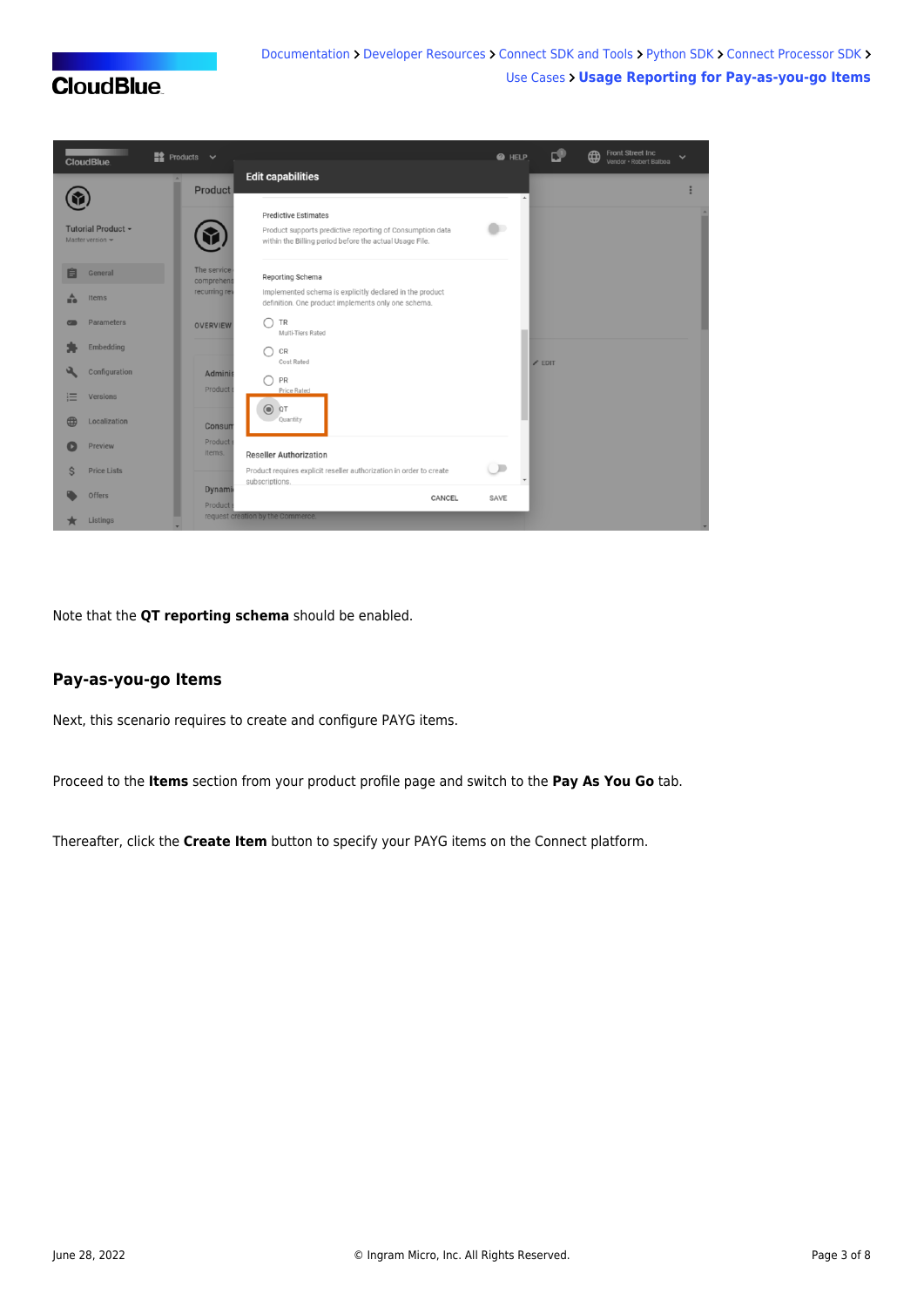

۰ ſ Integer Precision

The quantity reporting schema is usually requires the **Integer** precision during the PAYG items creation.

Refer for the [Pay-as-you-go Items](https://connect.cloudblue.com/community/modules/products/items/pay-as-you-go-items/) documentation for more details.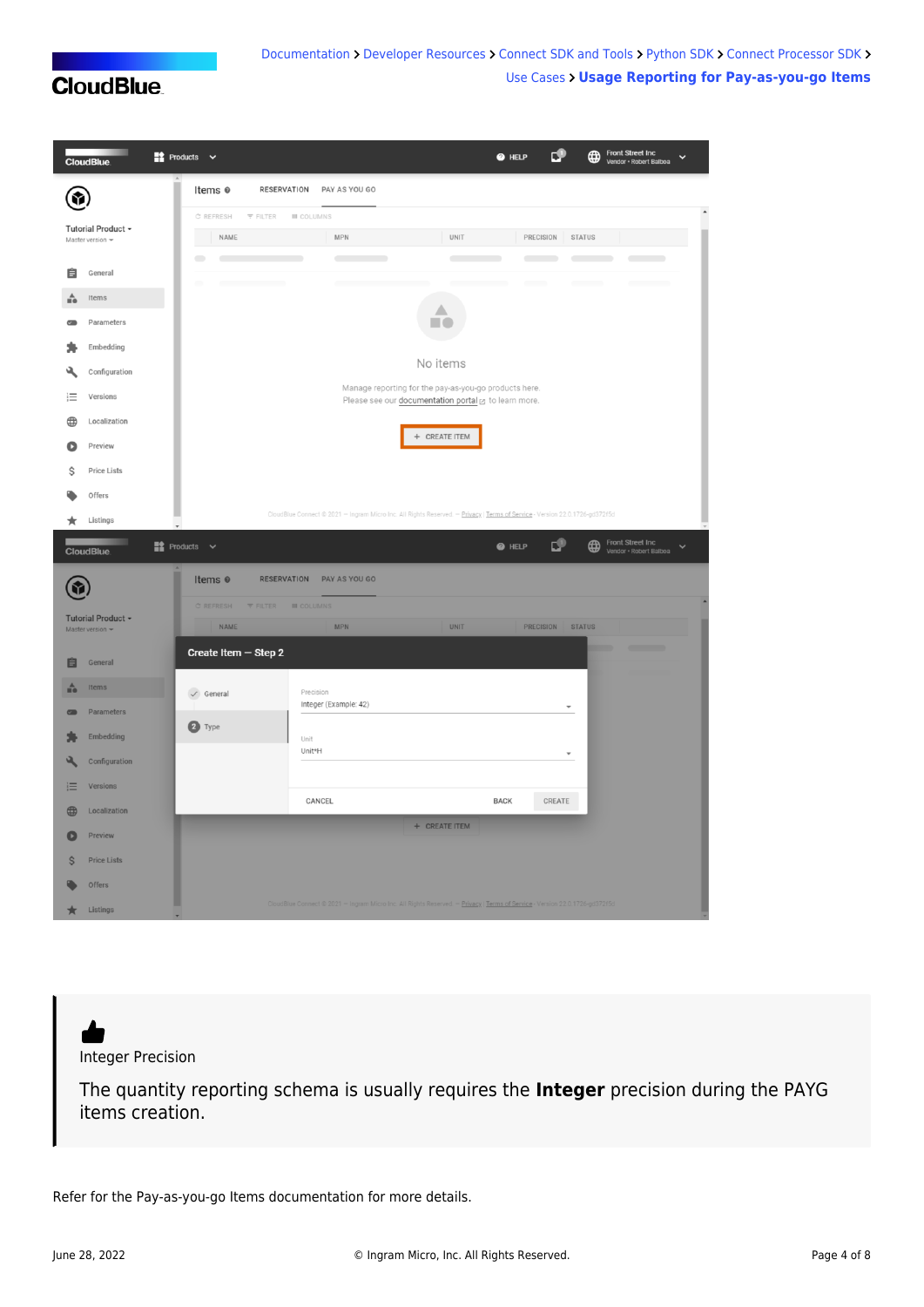#### **Select a Subscription**

Once your PAYG items are successfully specified, select a subscription that was in the Active state last month and that allows fetching quantity data via Vendor API.

Learn more about usage report files and their creation process on the CloudBlue Connect platform from to the [Usage](https://connect.cloudblue.com/community/modules/usage_module/vendor-portal/) [management module](https://connect.cloudblue.com/community/modules/usage_module/vendor-portal/) documentation.

## **Code Snippet**

Create a script that generates and fills out usage report files via the Vendor API calls.

```
class Usage:
    def __ init (self, client: ConnectClient):
         self.client = client
     # This method loads contracts and subscriptions to create and fill out a usage report file.
    def process usage(self):
         usage_data = Usage._get_usage_records()
         # Customize the Vendor API response.
        if Usage. count usage records(usage data) == 0: # In case there is no data to report.
             return
        contrast = self. get contracts()counter = <math>0</math> # The following provides usage data for each contract.
         for contract in contracts:
            counter += self. report contract usage(contract, usage data)
        if counter != Usage, count usage records(usage data):
             # In case not all subscriptions with data included in your report.
             raise ValueError()
     def _report_contract_usage(self, contract, usage_data):
         # The following filters the subscriptions with the usage data.
         # For the preview environment, all the subscription belongs to contract CRD-00000-00000-00000
        subscriptions = self._get_subscriptions(contract, self._get_subscription_filter(usage_data))
        product id = Nonerecord data = []counter = <math>0</math> # Locates the subscriptions with usage data for each contract.
        # It is necessary to create a Usage instance for each product.
```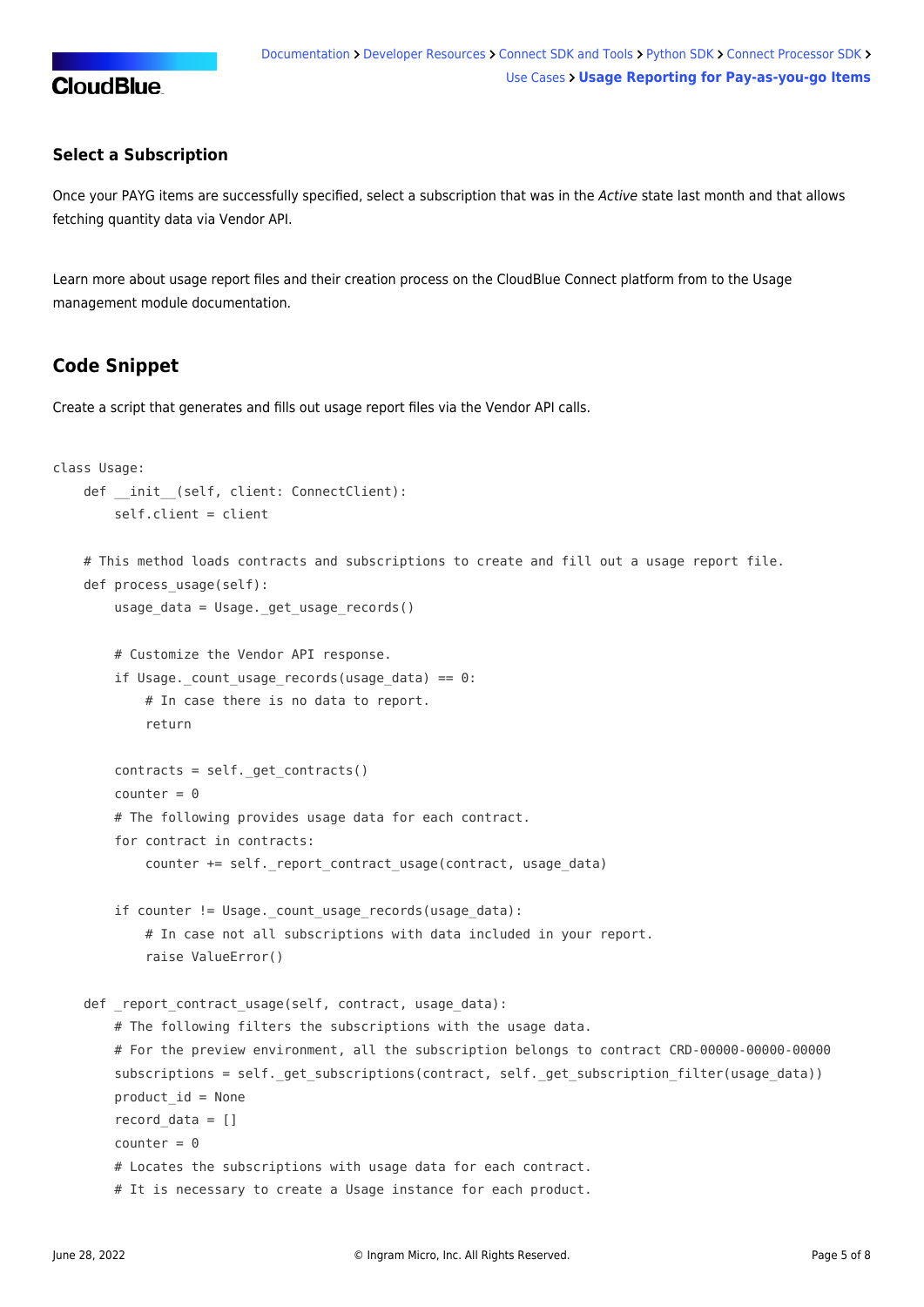```
 for subscription in subscriptions:
            counter = counter + 1 if product_id is None:
                 product_id = subscription['product']['id']
                self. validate ppu schema(product id)
             if product_id != subscription['product']['id']:
                self. create usage(contract, product id, record data)
                 product_id = subscription['product']['id']
                self. validate ppu schema(product id)
                 record_data.clear()
             else:
                 # The following fills the records with subscription usage data.
                 record_data.append(Usage._get_usage_data(subscription, usage_data))
         if product_id is not None:
            self. create usage(contract, product id, record data)
         return counter
    def get contracts(self):
         # The following loads distribution contracts to find subscriptions with data and generate reports.
        query = R() query &= R().type.oneof(['distribution'])
         query &= R().status.oneof(['active'])
         contracts = self.client.collection("contracts").filter(query)
         return contracts
    def get subscriptions(self, contract, subs id filter):
        query = R() query &= R().contract.id.oneof([contract['id']])
         query &= R().id.oneof([subs_id_filter])
         subscriptions = self.client.collection("assets").filter(query)
        subscriptions.order by('product.id')
         return subscriptions
def _create_usage(self, contract, product_id, record_data):
     # Type: (Any, str, [UsageData]) -> None
     # Add a usage file for your contract and your product.
     usage_file_id = self._create_usage_file(contract, product_id)
     # Usage report files provides records with PAYG items usage details.
    usage excel path = Usage.UsageFileExcelCreator().create usage excel(record data)
     # Upload this file to the Connect platform.
    self. upload usage(usage file id, usage excel path)
     # Submit this file to your Provider.
    self. submit usage(usage file id)
```

```
# The following generates monthly reports on the platform for a particular contract and product.
def _create_usage_file(self, contract, product_id):
```
...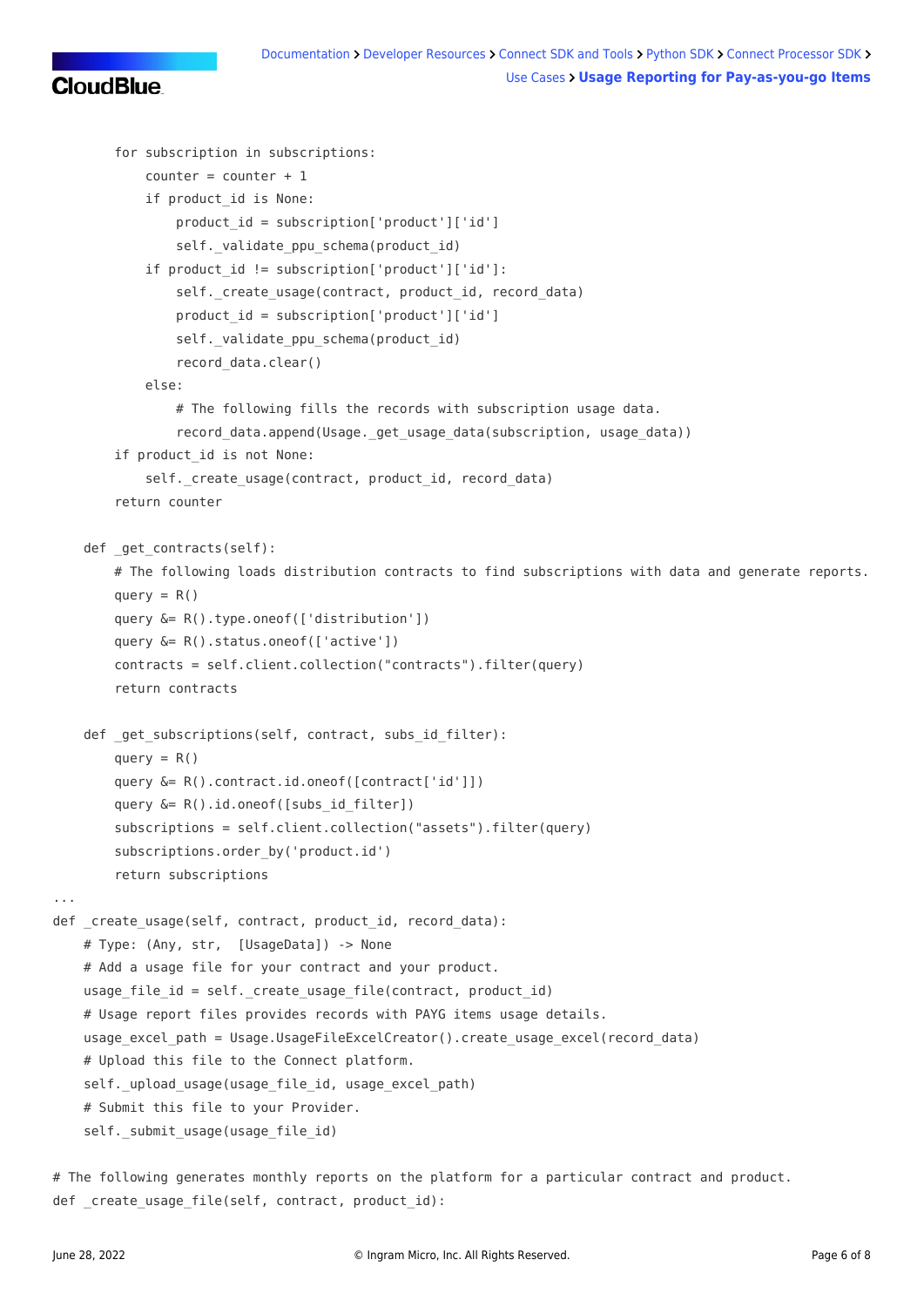#### [Documentation](https://connect.cloudblue.com/documentation) > [Developer Resources](https://connect.cloudblue.com/community/developers/) > [Connect SDK and Tools](https://connect.cloudblue.com/community/developers/sdk/) > [Python SDK](https://connect.cloudblue.com/community/developers/sdk/python-sdk/) > [Connect Processor SDK](https://connect.cloudblue.com/community/developers/sdk/python-sdk/connect-processor-sdk/) > [Use Cases](https://connect.cloudblue.com/community/developers/sdk/python-sdk/connect-processor-sdk/use-cases/) **[Usage Reporting for Pay-as-you-go Items](https://connect.cloudblue.com/community/developers/sdk/python-sdk/connect-processor-sdk/use-cases/usage-reporting/)**

# **CloudBlue**

```
 # Type: (Any, str) -> str
    # The report file ID uses the following format: UF-yyyy-mm-####-####
    contract id = contract['id'] currency = self.client.collection('marketplaces')[contract['marketplace']['id']].get()['currency']
    date to = datetime(datetime.today().year, month=datetime.today().month - 1,
                        day=monthrange(datetime.today().year, datetime.today().month - 1)[1])
    date from = datetime(datetime.today().year, month=datetime.today().month - 1, day=1)
    name = date from.strftime("%d-%m-%Y") + " - " + date to.strftime("%d-%m-%Y")
     # Customize to assign the external file id as your need.
    external file id = contract id + " " + product id + " " + datetime.today().strftime("%B")
    payload = {
         "name": name,
         "description": "Usage " + datetime.today().strftime("%B"),
         "period": {
             "from": date_from.strftime("%Y-%m-%d"),
            "to": date to.strftime("%Y-%m-%d")
         },
         "currency": currency,
         "product": {
             "id": product_id
         },
         "contract": {
             "id": contract_id
         },
         "external_id": external_file_id
     }
     file = self.client.ns('usage').files.create(payload=payload)
     return file['id']
def _upload_usage(self, usage_file_id, usage_file_path):
     # Type: (str, str) -> None
     # Uploads a generated Excel file to the Connect platform.
     file_data = open(usage_file_path, 'rb').read()
    file name = ntpath.basename(usage file path)
    payload = \{"usage file": (file name, file data)
     }
    self.client.ns('usage').files[usage_file_id].action('upload').post(files=payload)
# The following submits the usage report to Providers.
def _submit_usage(self, usage_file_id):
    # Type: (str) -> None
     self.client.ns('usage').files[usage_file_id].action('submit').post()
```